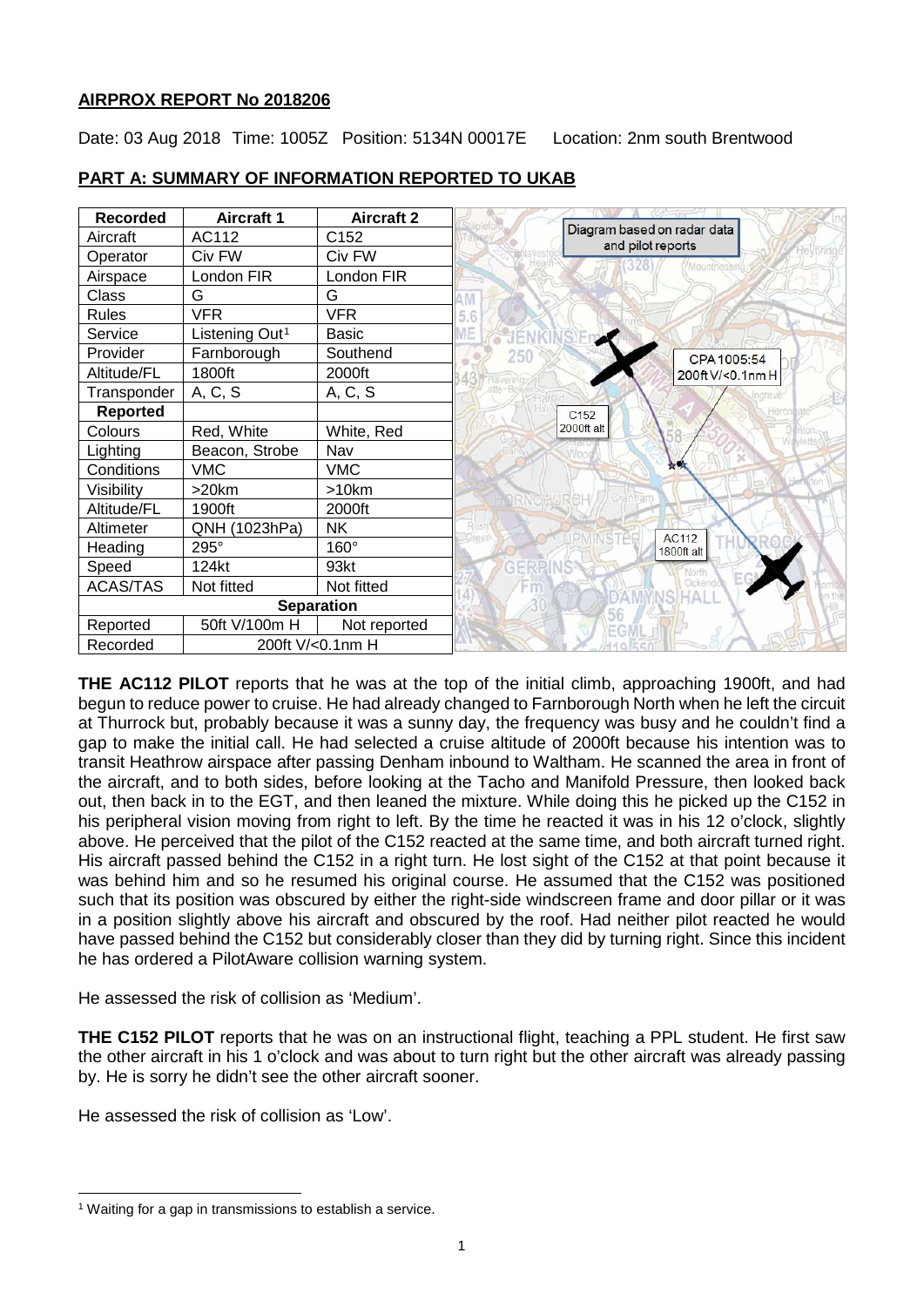# **Factual Background**

The weather at London City was recorded as follows:

METAR EGLC 030950Z AUTO 04003KT 9999 NCD 27/17 Q1022

### **Analysis and Investigation**

### **UKAB Secretariat**

The AC112 and C152 pilots shared an equal responsibility for collision avoidance and not to operate in such proximity to other aircraft as to create a collision hazard<sup>[2](#page-1-0)</sup>. If the incident geometry is considered as head-on or nearly so then both pilots were required to turn to the right<sup>[3](#page-1-1)</sup>.

### **Summary**

An Airprox was reported when an AC112 and a C152 flew into proximity at 1005hrs on Friday 3<sup>rd</sup> August 2018. Both pilots were operating under VFR in VMC, the AC112 pilot waiting to establish a service with Farnborough and the C152 pilot in receipt of a Basic Service from Southend.

# **PART B: SUMMARY OF THE BOARD'S DISCUSSIONS**

Information available consisted of reports from the pilots of both aircraft and radar photographs/video recordings.

The Board began by looking at the actions of the AC112 pilot. The GA member commended him for carrying out the correct method of scanning to ensure his lookout was optimally prioritised whilst also attending to in-cockpit tasks. It was simply unfortunate that the C152 was flying a reciprocal track (with minimal crossing vector such that it was either obscured or stationary in the field of view until the last moment), and that they encountered each other at an inopportune time in respect of his lookout scan. Nonetheless, the AC112 pilot did see the C152, albeit late. The Board were heartened that the AC112 pilot had decided to purchase a PilotAware electronic collision warning system for his aircraft as a result of this Airprox; in this instance, both aircraft were transponding and it was likely that the PilotAware would have alerted him to the C152's presence.

The Board then turned to the actions of the C152 instructor and noted that he hadn't seen the AC112 until just before CPA. Some members wondered whether he might have become task focused on teaching his student to the detriment of lookout, and GA members commented that maintaining a robust lookout was a vital activity for instructors given that their students may not be as adept as they in prioritising their attention to visual scanning. The Board also opined that it was unfortunate that the aircraft were on different frequencies whilst in the same area, and some members felt that this might be because of the lack of a clearly defined delineation between the Farnborough and Southend LARS areas on the VFR chart. On balance, the Board felt that Farnborough would have been the better frequency for the C152 pilot to use, although it was a fine judgement that was likely to have been influenced by other factors. However, had they both been on Farnborough's frequency then there was a chance that the AC112 pilot may have been aware of the C152 by hearing any preceding calls, if there had been any.

The Board then turned to the cause and risk of the Airprox and quickly agreed that the AC112 pilot had seen the C152 late (but did turn to avoid), whilst the C152 pilot effectively did not see the AC112 until CPA (and had only coincidentally been turning right at the time). Turning to the risk, the Board agreed that although the AC112 pilot had had enough time to carry out emergency avoiding action, safety had been much reduced below the norm; risk Category B.

l

<span id="page-1-0"></span><sup>2</sup> SERA.3205 Proximity.

<span id="page-1-1"></span><sup>3</sup> SERA.3210 Right-of-way (c)(1) Approaching head-on.